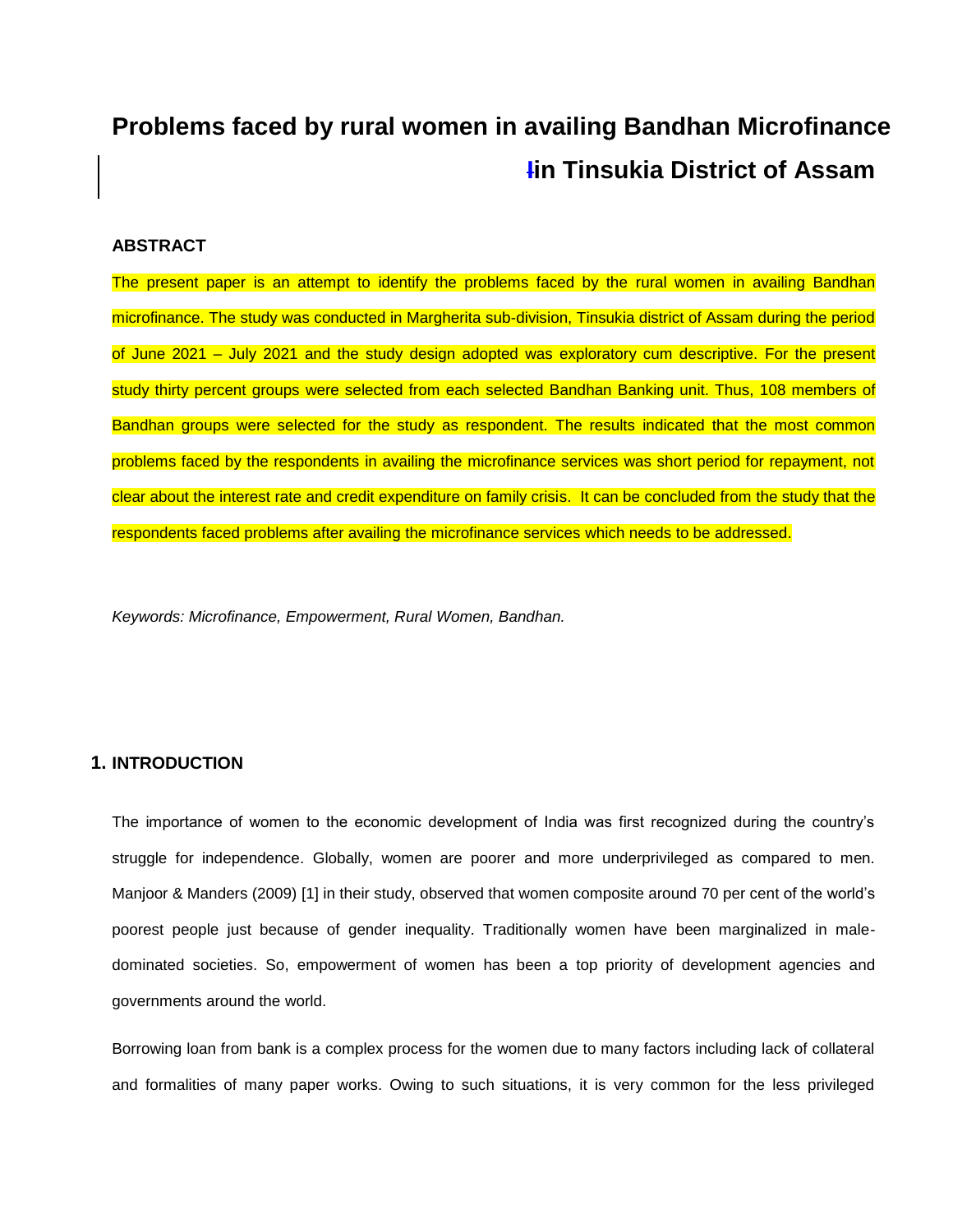families to go to the money-lenders and take high-interest loans for meeting their daily needs. Women in rural India lived in virtual isolation, where they are unable to access even the most basic services. It is observed that microfinance is being referred to as one of the cost-effective and supplementary tools of rural credit delivery system which facilitates prompt and timely availability of institutional credit to the poor (Pandey P. 2009) [2].

Driven by a deep desire to help the underprivileged people to increase their family income and empower the women, Mr. Chandra Shekhar Ghosh founded a non-profit society named Bandhan financial services limited in the year 2001.The success of Bandhan microfinance initiatives has been often attributed to their particular focus on poverty alleviation and empowering women by encouraging their self-reliance through developing their own means of income.

Bandhan Microfinance provides women with the financial services required for their personal, social and economic development. The services of Bandhan microfinance mainly focused on women because according to them women use their income and saving in a more productive way such as education of children and improving the standard of living by proper management of household expenses. Simply getting cash into the hands of women can improve their self-esteem and help them in achieving greater economic independence and security, which in turn gives them the chance to financially contribute to their household and society. Nowadays many self-help groups are being formed almost every day from where borrowing is relatively easier. Besides SHGs there are sources of microfinance services available across the country. Among all these services of microfinance, women mostly prefer the Bandhan microfinance services. Women make up a large proportion of Bandhan microfinance beneficiaries. With the money loaned to them by Bandhan Bank, many women are able to earn a higher income, provide employment, acquire new skills, promote asset creation and were able to adopt new technologies.

Despite of many positive impacts of Bandhan microfinance services, it is observed that rural women are facing many problems regarding the Bandhan microfinance services provided to them. Identification of problems faced by the respondents related to Bandhan microfinance services will improve the efficiency of the microfinance services and thereby may facilitate the process of empowering the rural women.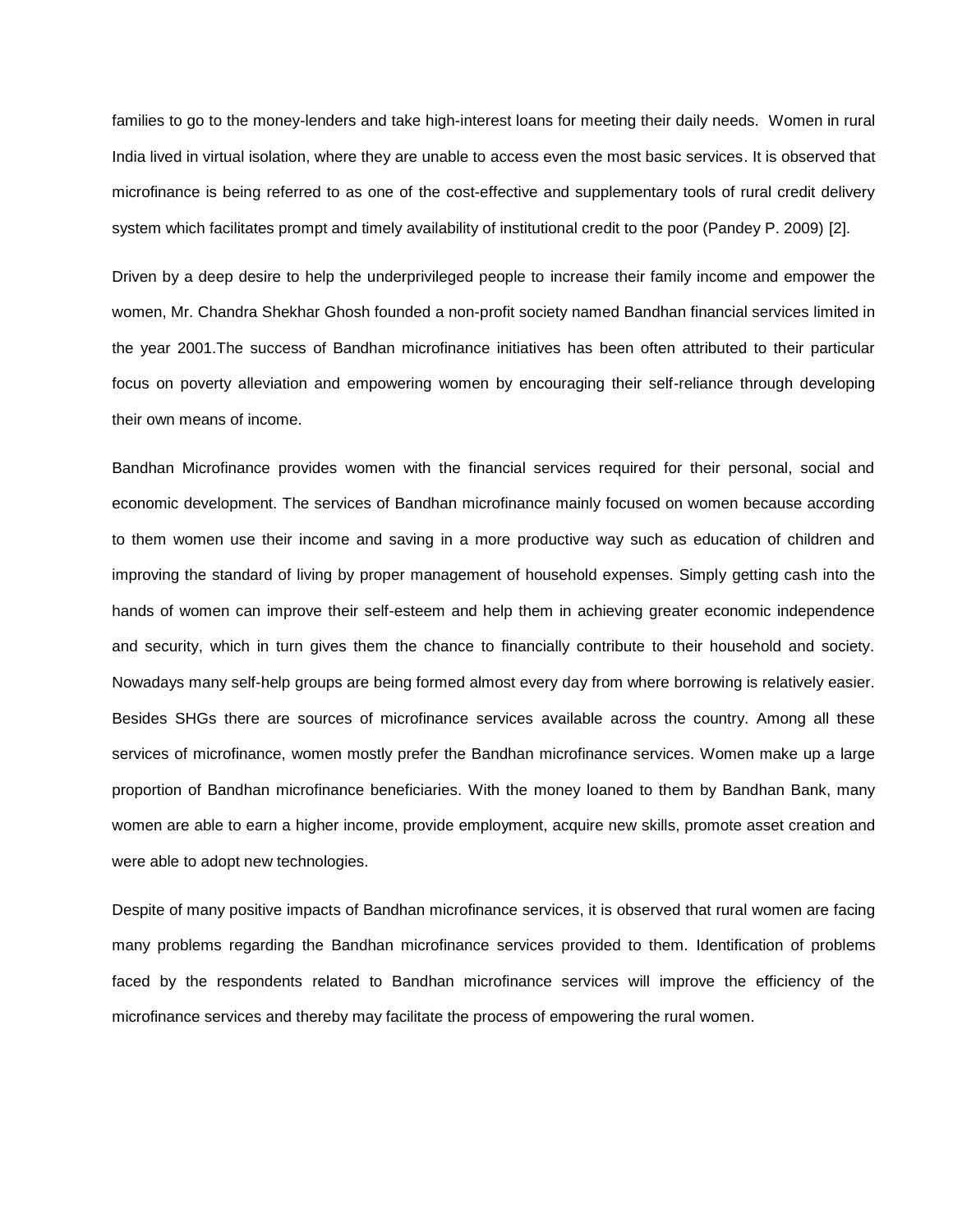Keeping this fact in view a study was conducted to identify the problems of rural women in availing microfinance services.

# **2. REVIEW OF LITERATURE**

Addai [3] conducted a study on Women empowerment through microfinance: Empirical evidence from Ghana that women encountered a number of challenges in obtaining microfinance services, the most serious of which was the high rate of interest on loans. Another issue that women faced in microfinance was a lack of business skills and lengthy application processes. Aesyo and Bichanya [4] in their study on Credit utilization pattern of SHGs member. Rural India found that 23.00 per cent of borrowers indicated their loan repayment was in arrears because their business was not lucrative, while 12.00 per cent said they used the credit for household needs and hence were unable to return the loan on time. Furthermore, 18.00 per cent of borrowers sold on credit and were unable to make timely payments, 3.00 per cent lost their assets, and 44 per cent of respondents reported that they were not left to pay any installments. Kapila [5] reported that there were problems such as loan delay, insufficient loan size, lack of skill-based training, and difficulty in marketing the product for effective working and sustainability of SHGs in Punjab. Kaur and Kaur [6] found that the problem faced by the respondents was short period for loans repayment and long procedure for taking loan coupled with delay in procedure completion. Rana [7] reported that the problems faced by rural women in assessing rural credit were the loan amounts that were less than required, non-availability of documentation, bank distance, excessive bank formality, illiteracy, and lack of understanding about the loan process. Samuel [8] in his study found that conflicts among group members, incorrect savings or methods involved, and a lack of training or skill upgradation were identified as moderate difficulties.

#### **3. MATERIALS AND METHODS**

#### **3.1 Sampling procedure and Population**

The study was conducted in Margherita Sub-division, Tinsukia district of Assam. From Margherita Sub-division both the Bandhan banking units were included i.e., Banking Unit, Digboi and Banking Unit, Margherita. Total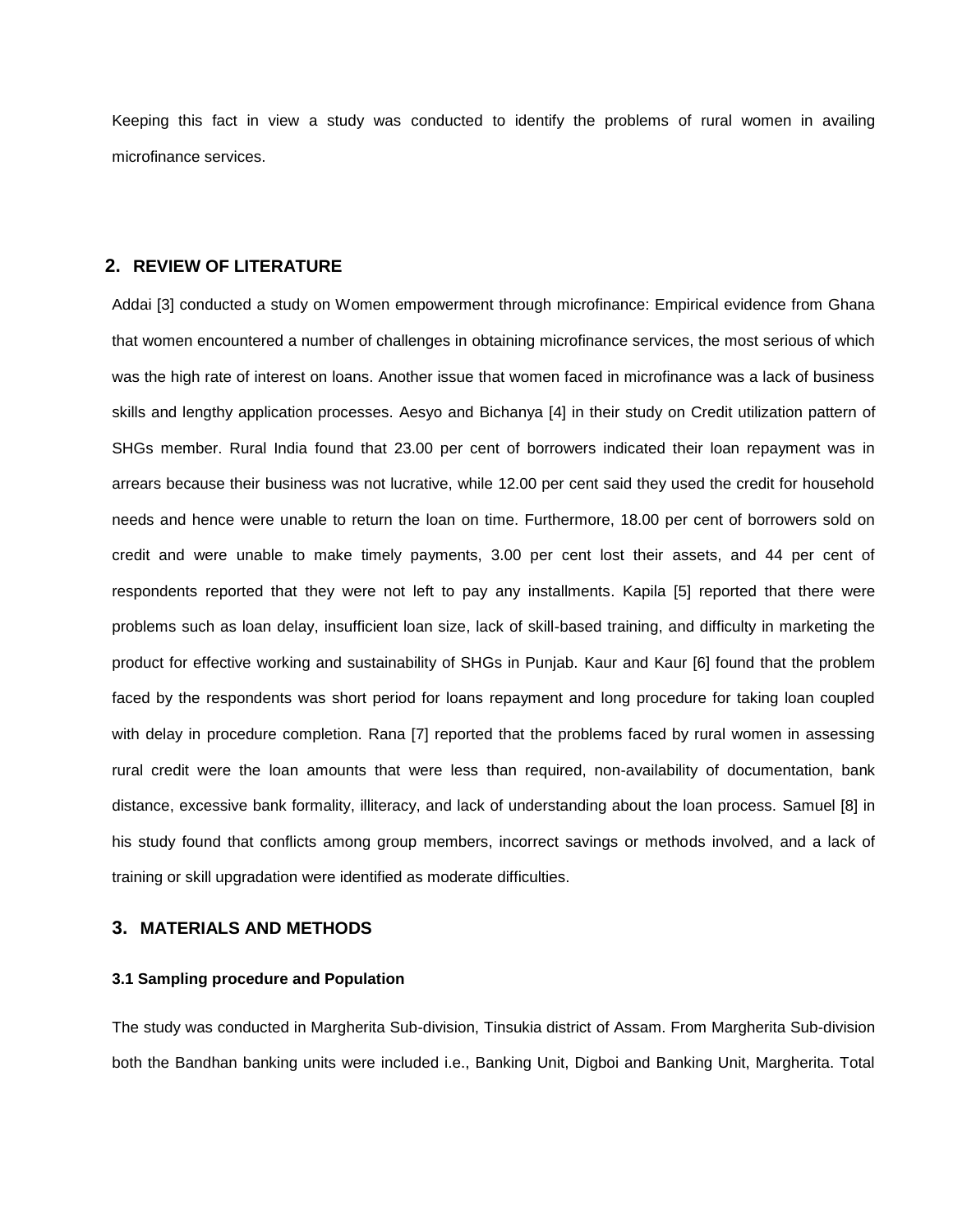120 numbers of active Bandhan groups were registered in banking unit, Digboi and 60 such units were registered in banking unit, Margherita. From these groups 30 percent groups were randomly selected from each banking unit making it 54 groups. One executive and one general member was randomly selected from each Bandhan group as respondents to carry out the present study, thus making it 108 respondents.

#### **3.2 Research instruments**

An interview schedule was prepared comprising statements regarding problems faced by the rural women in availing the Bandhan microfinance services. Suggestions from experts were incorporated in the interview schedule. The interview schedule was pretested with a group of twenty (20) respondents. Based on the experience gained and information collected, necessary modifications were made before finalization of schedule.

#### **3.3 Statistical Analysis**

To interpret the data effectively the following statistical techniques and test were used for analysing the data.

- a) Frequency
- b) Percentage
- c) Mean
- d) Ranking technique

**Percentage** =  $\frac{N}{200}$ Total number of respondents x 100

**Mean**  $\bar{X} = \frac{\Sigma}{\sigma}$ N  $\overline{(\ }$  $\overline{(\ }$ 

# **4. RESULTS AND DISCUSSION**

#### **4.1 Socio-economic status**

The distribution of respondents according to their level of socio-economic status is presented in Table 4.1 It is evident from the table that large percentage (71%) of the respondents were from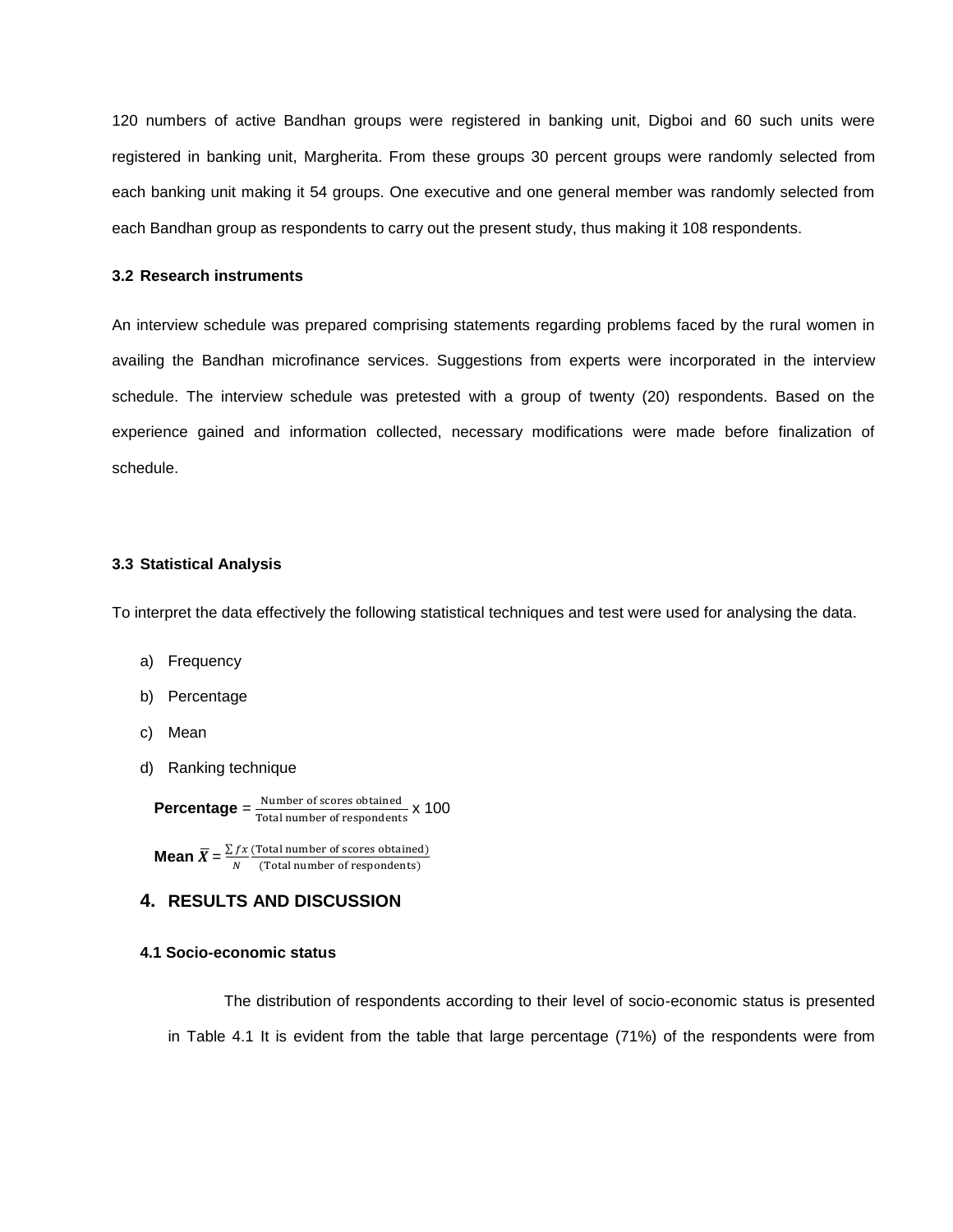medium socio-economic level, followed by high socio-economic level (17%) and low socio- economic level (12%.)

It is observed that a large percentage respondents belonged to medium socio-economic category and hence, were interested to take credit for improving their income which might be the reason they joined the Bandhan group and availed the microfinance services.

|  |  |  |  | Table 1 Distribution of respondents according to their level of Socio-economic status |
|--|--|--|--|---------------------------------------------------------------------------------------|
|--|--|--|--|---------------------------------------------------------------------------------------|

| Category | Percentage | Score range                                | <b>Mean</b> | <b>SD</b> |
|----------|------------|--------------------------------------------|-------------|-----------|
| Low      | 12%        | $<$ 44.29 (Mean -SD)                       |             |           |
| Medium   | 71%        | $44.29 - 55.48$ (Mean -<br>SD to Mean +SD) | 49.88       | 5.59      |
| High     | 17%        | $>55.48$ (Mean + SD)                       |             |           |

#### **4.2 Background profile of the respondents**

Regarding their frequency of taking loan and repayment behavior the data presented in Table 4.2 reflects that (42.59%) respondents had availed loan from the Bandhan microfinance for more than 3 times and (57.51%) respondents repaid the loan only after the due date. Highest percentage of respondents (78.70%) had taken loan for starting new business. Similar findings on using the loan for starting a new business or repaying an existing loan was reported by Loomba (2014) [9]. Also 78.70 per cent of the respondents utilized their loan in business purpose as well. Highest percentage respondents (76.85%) had knowledge about the maximum and minimum amount of loan provided by Bandhan microfinance and a small percentage of (20.30%) respondents had knowledge about the interest rate on the loan amount.

#### **Table 2. Background profile of the respondents, N=108**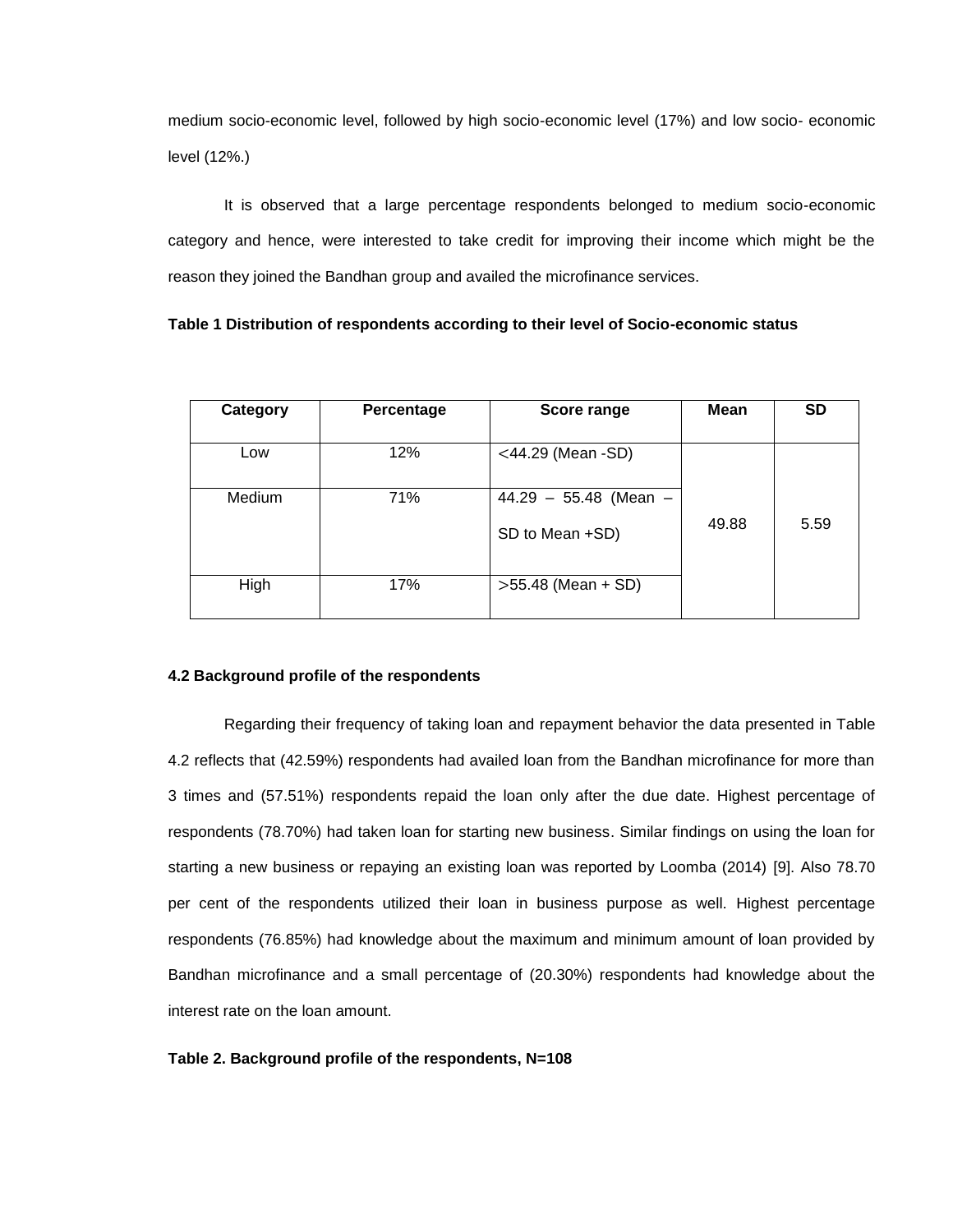| <b>Variables</b>   | Category                              | <b>Frequency</b> | Percentage |
|--------------------|---------------------------------------|------------------|------------|
| Number of times    | 1 time                                | 25               | 23.15      |
| loan availed       | 2 time                                | 8                | 7.40       |
|                    | 3 time                                | 29               | 26.86      |
|                    | More than 3 times                     | 46               | 42.59      |
| Repayment of       | On due date<br>46                     |                  | 42.49      |
| loan               | After due date<br>62                  |                  | 57.51      |
| Reasons            | <b>Starting business</b>              | 85               | 78.70      |
| For availing loan  | Maintaining household expenditure     | 76               | 70.37      |
|                    | Borrowing loans in low interest rate  | 23               | 21.29      |
|                    | Supporting family and promote savings | 12               | 11.11      |
|                    | Repaying old debts                    | 23               | 21.29      |
|                    | Having financial independence         | 35               | 32.40      |
|                    | Multiple response                     |                  |            |
| Utilization of the | Household expenses                    | $\overline{81}$  | 75.00      |
| loan               | <b>Business or trade</b>              | 85               | 78.70      |
|                    | Education                             | 45               | 41.66      |
|                    | Multiple response                     |                  |            |
| Knowledge on       | Type of loan product                  | 61               | 56.48      |
| Bandhan            | Terms of giving loan                  | 77               | 71.29      |
| microfinance       | Terms of repayment                    | 34               | 31.48      |
|                    | Maximum loan amount                   | 83               | 76.85      |
|                    | Minimum Ioan amount                   | 83               | 76.85      |
|                    | Interest rate                         | 22               | 20.30      |
|                    | Action taken for failure in repayment | 80               | 74.07      |
|                    | Multiple response                     |                  |            |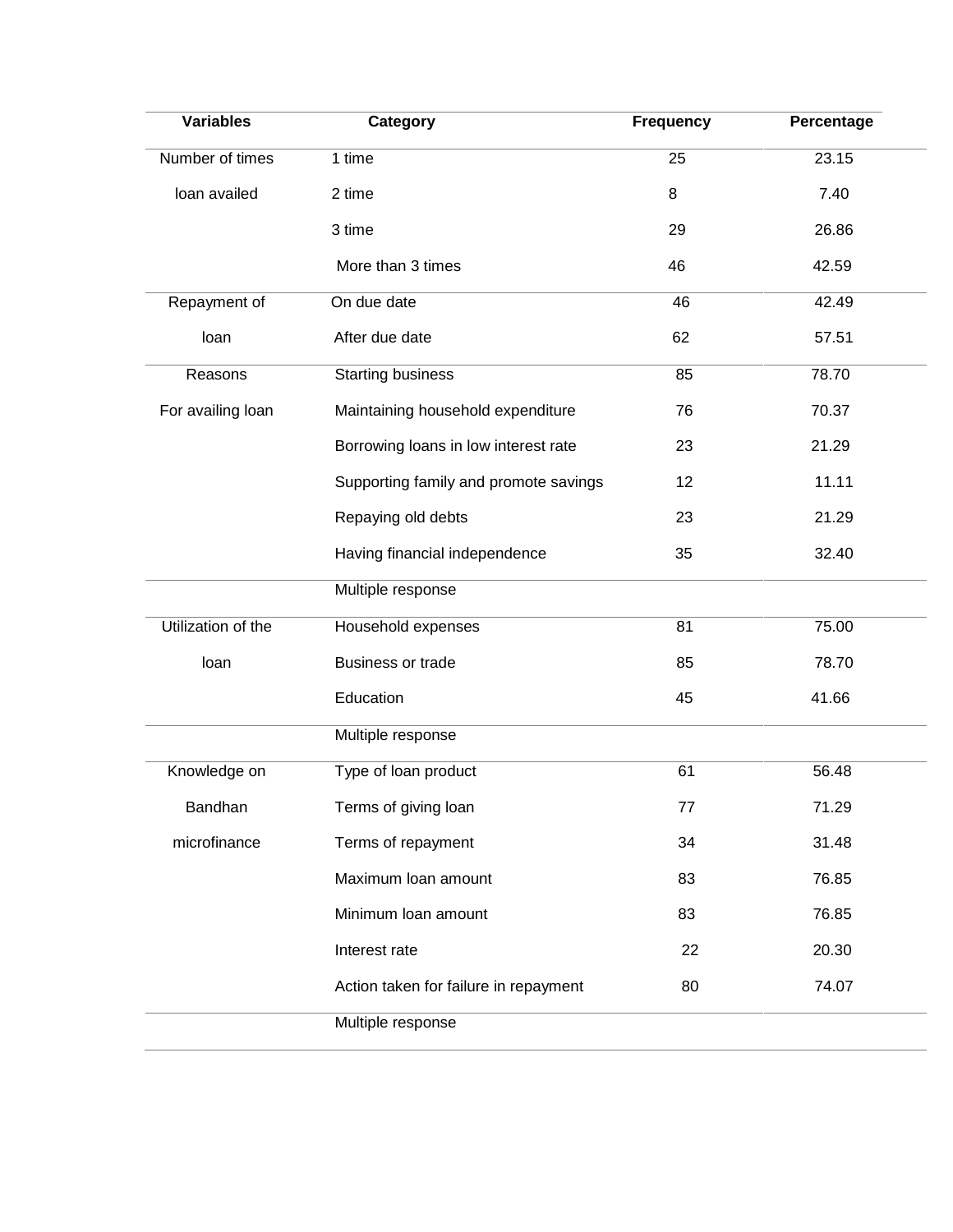#### **4.3 Problems faced by the respondents in availing Bandhan microfinance services**

From the data presented in the Table 3 it is evident that the most common problem faced by the respondent after availing the microfinance services is 'short period for repayment' with mean score 0.68 hence ranked I. It was followed by 'not clear about the interest rate' ranked II with mean score 0.66.

The findings also explored other problems such as 'credit expenditure on family crisis ranked as III, 'high rate of interest' (IV).

Similar problems of short repayment period were reported by Kaur and Kaur (2017) [10] and high interest rate problem was reported by Addai (2017) [11].

From the data presented in Table 4.1 it can be interpreted that the small percentage of respondents had knowledge on interest rate, so the problem of high interest rate was raised. 'Improper utilization of the credit' was ranked V. 'Demand for too many documents' was ranked VI. 'Lack of opportunity to meet the bank officials' was ranked VII, 'lack of family support for repayment of loan' (VIII).

Similar findings were reported by Sharma *et al.* (2017) [12] where low educational qualification was the reason for improper utilization of microfinance in areas that does not produce quick income and problems of bank formalities and too many documents required for applying loans were reported by Rana (2015) [13]. Problems of facing backlash from their husband and families were reported by Kotahwala (2012) [14]. Such type of problems raised the matter of including the husbands in the microfinance projects so that they also get the knowledge about the operations and microfinance institutions.

Moreover, other problems such as 'lack of transparency from the authority' was ranked IX. Similar findings on lack of knowledge on the services due to lack of transparency from the authority was reported by Devi and Jain (2012) [15]. 'Actions taken for non-repayment or delayed repayment' (X), 'harassment from the sanctioning authority' ranked XII, 'discriminatory attitude of bank officials towards them' (XII), movable and fixed assets taken away ranked as XIII.

From the Table.2 we can interpret that as they utilized their loan mostly in household needs and expenses, they were not able to repay loan installments on time so, assets were taken away from the respondents.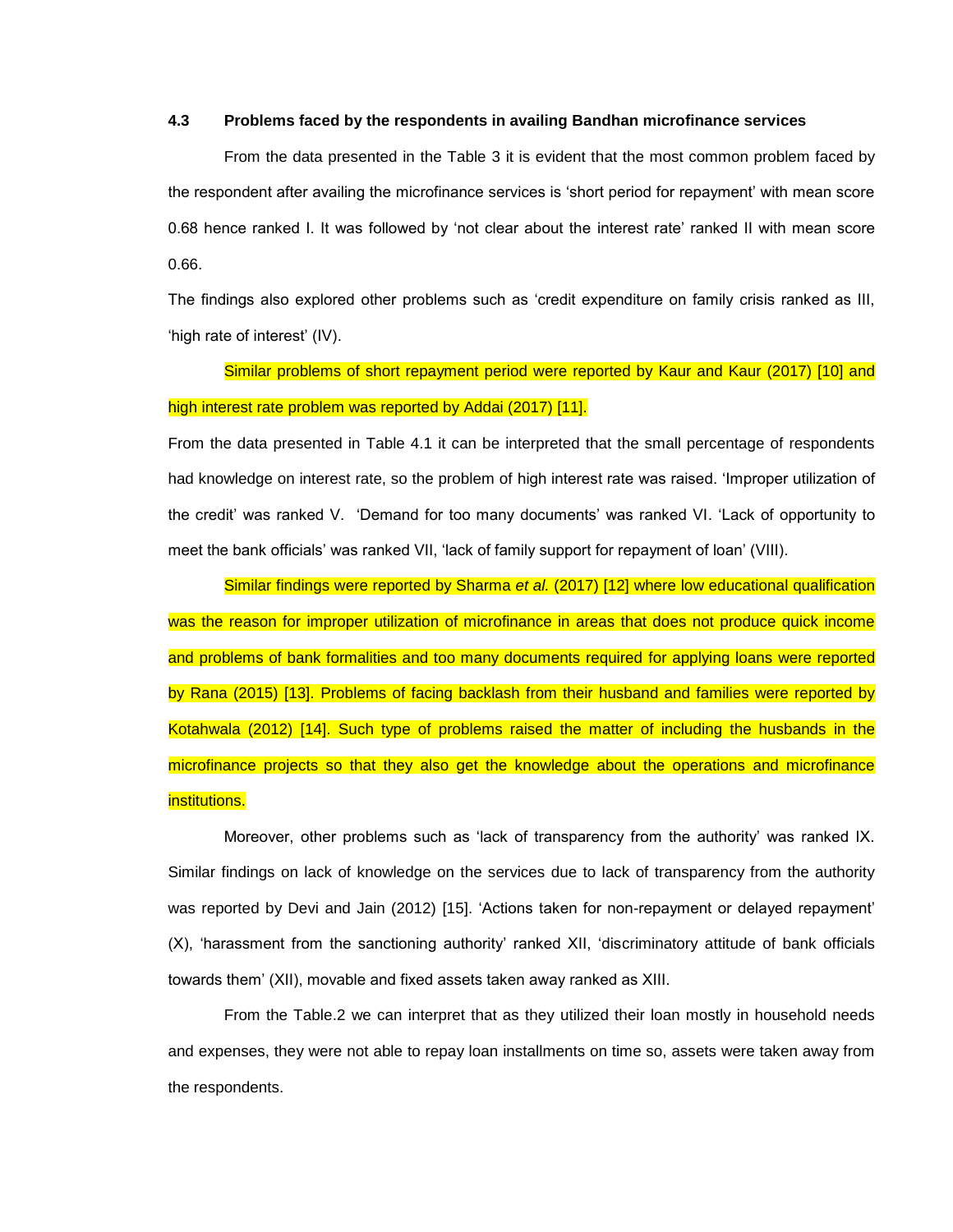The least important problem reported by respondents was demand of money by family members (husband or other family members), middle-man problem, demand for collateral security, abusive language used by the authority ranked XIV, XV, XVI, XVII respectively.

Even though the loan products, interest rates, services and functioning of Bandhan microfinance is clearly explained in the manual available in the website but may be due to language problem and problem in using ICT devices, the rural women did not have adequate access to information. In spite of possessing smart phones by almost everyone they may have limited knowledge in browsing the websites

**Table 3. Problems faced by the respondents after availing the microfinance services N=108**

|                   |                                      |              | <b>Mean</b>  |                |
|-------------------|--------------------------------------|--------------|--------------|----------------|
| SI. No.           | <b>Problems</b>                      | <b>Score</b> | <b>Score</b> | Rank           |
| 1 <sub>1</sub>    | Short period for repayment           | 73           | 0.68         | I              |
| 2.                | Not clear about the interest rate    | 71           | 0.66         | $\mathbf{II}$  |
| 3.                | Credit expenditure on family crisis  | 56           | 0.52         | III            |
| 4.                | High rate of interest                | 52           | 0.48         | $\overline{N}$ |
| 5.                | Improper utilization of the credit   | 52           | 0.48         | V              |
| 6.                | Demand for too many documents        | 51           | 0.47         | VI             |
|                   | Lack of opportunity to meet the bank |              |              |                |
| 7 <sub>1</sub>    | officials                            | 44           | 0.41         | VII            |
|                   | Lack of family support for repayment |              |              |                |
| 8.                | of loan                              | 35           | 0.32         | VIII           |
|                   | Lack of transparency from the        |              |              |                |
| 9.                | authority                            | 29           | 0.27         | IX             |
|                   | Actions taken for non-repayment or   |              |              |                |
| 10.               | delayed repayment                    | 29           | 0.27         | X              |
| $\overline{11}$ . | Harassment from the sanctioning      | 27           | 0.25         | ΧI             |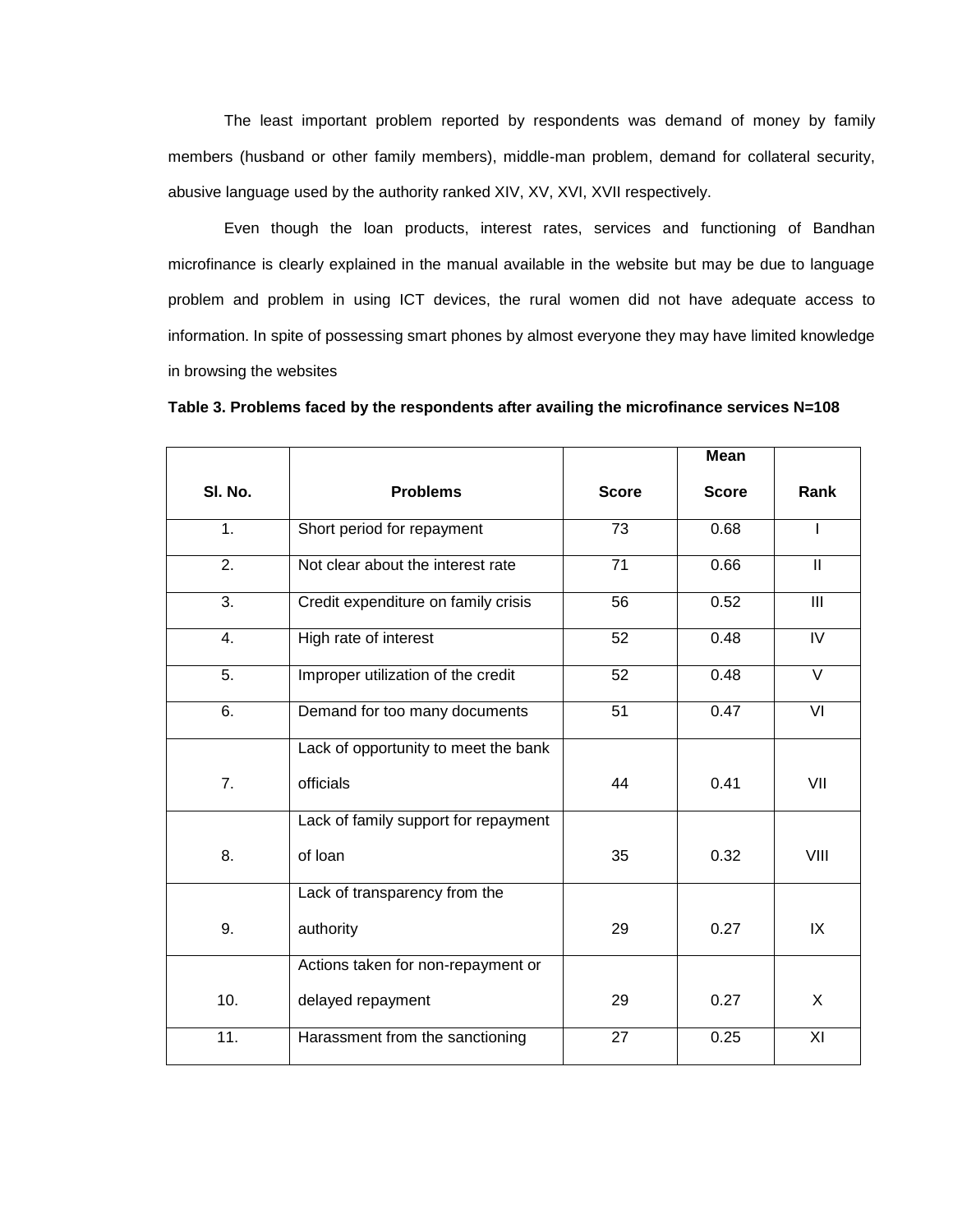|     | authority                         |             |      |           |
|-----|-----------------------------------|-------------|------|-----------|
|     | Discriminatory attitude by bank   |             |      |           |
| 12. | officials towards them            | 13          | 0.12 | XII       |
|     | Movable and fixed assets taken    |             |      |           |
| 13. | away                              | 13          | 0.12 | XIII      |
|     | Demand of money by family         |             |      |           |
|     | members (husband and other family |             |      |           |
| 14. | members)                          | 10          | 0.09 | XIV       |
| 15. | Middle-man problem                | 3           | 0.03 | <b>XV</b> |
| 16. | Demand for collateral security    | $\mathbf 0$ | 0    | XVI       |
|     | Abusive language used by the      |             |      |           |
| 17. | authority                         | 0           | 0    | XVII      |

## **CONCLUSION**

The present study investigated the various problems faced by the rural women in availing the Bandhan microfinance services. The results indicated that the most common problem faced by the respondents in availing the microfinance services was short period for repayment, followed by not clear about the interest rate and credit expenditure on family crisis. Most of the members are not well educated and they are not familiar with the rules and regulations for availing the microfinance services. The research finding showed that the respondents are facing problems before and after availing the microfinance services which needs to be addressed.

### **RECOMMENDATIONS**

 There is a need to enhance the knowledge of the borrowers on the terms and conditions of availing the loan for that more awareness programmes should be conducted by the Bandhan microfinance authority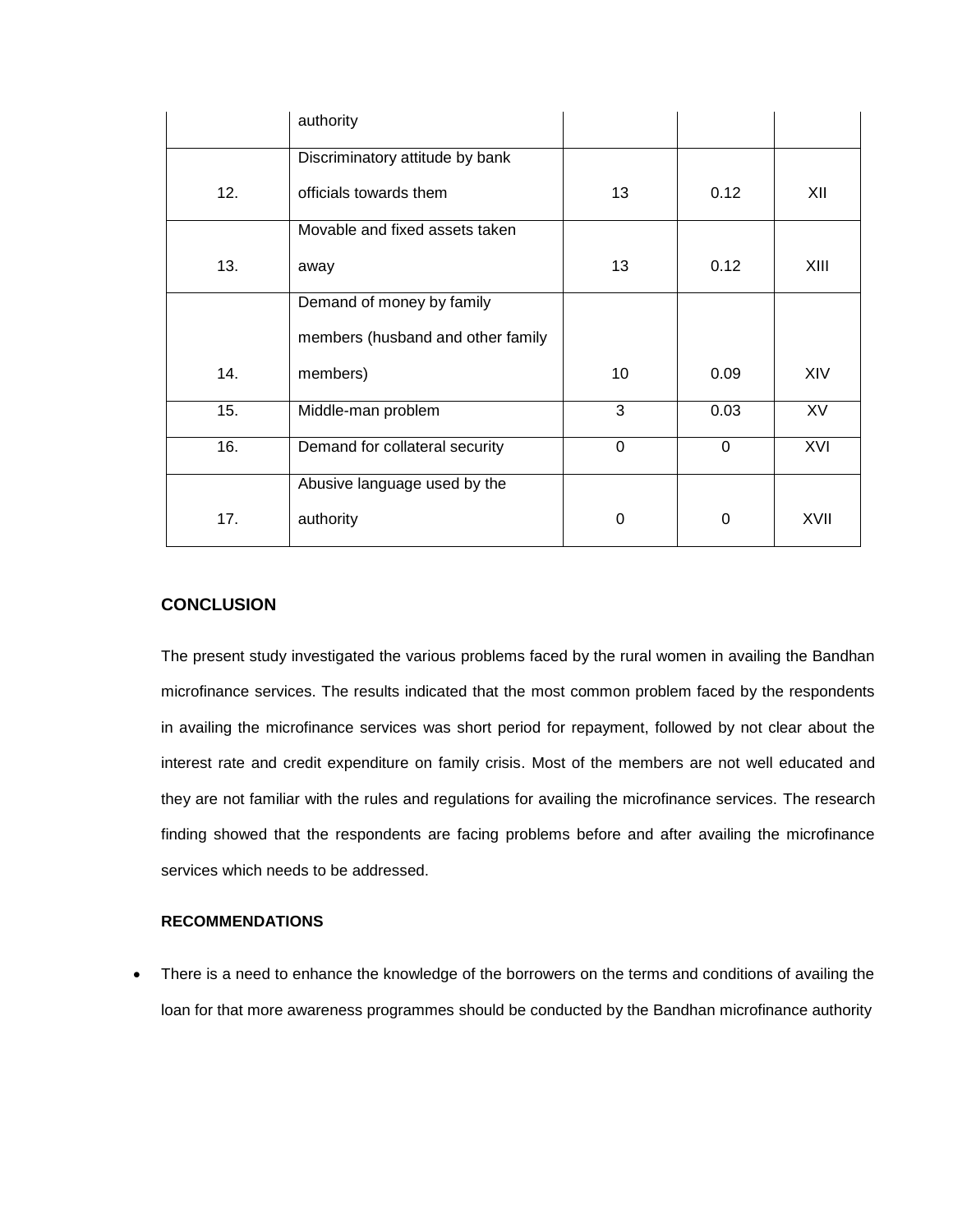- Proper awareness should be given by the relationship officer to the rural people using a video or different print material in vernacular language regarding different loan products, terms and conditions of Bandhan Microfinance, loan facilities, interest rate and the bank loan formalities.
- The interest charged on the loans should be reduced to encourage and attract new customers since the ultimate goal of most of the women clientele is to have access to loans.
- Bandhan microfinance should also provide basic business education to train these rural women so that they can learn how to run a business.
- Inclusion of family members specially husband is recommended for trouble free use and loan repayment.

## **SCOPE FOR FURTHER STUDIES**

As the sample for the study is confined to particular area so the results gained from this cannot be applied to the entire state of country. But it can throw light on the problems to some extent. The study can be further elaborated and conducted in other areas too so that it can be made more appropriate and useful.

#### **ACKNOWLEDGEMENT**

The authors are thankful to the Branch managers of Bandhan Banking unit Digboi and Margherita for providing the list of active Bandhan groups in the study area. The other necessary supports provided by the Bandhan group members are also duly acknowledged.

## **COMPETING INTERESTS**

The study was conducted for academic interest. Hence authors have declared that no competing interests exists.

#### **Ethical Approval:**

As per international standard or university standard written ethical approval has been collected and preserved by the author(s).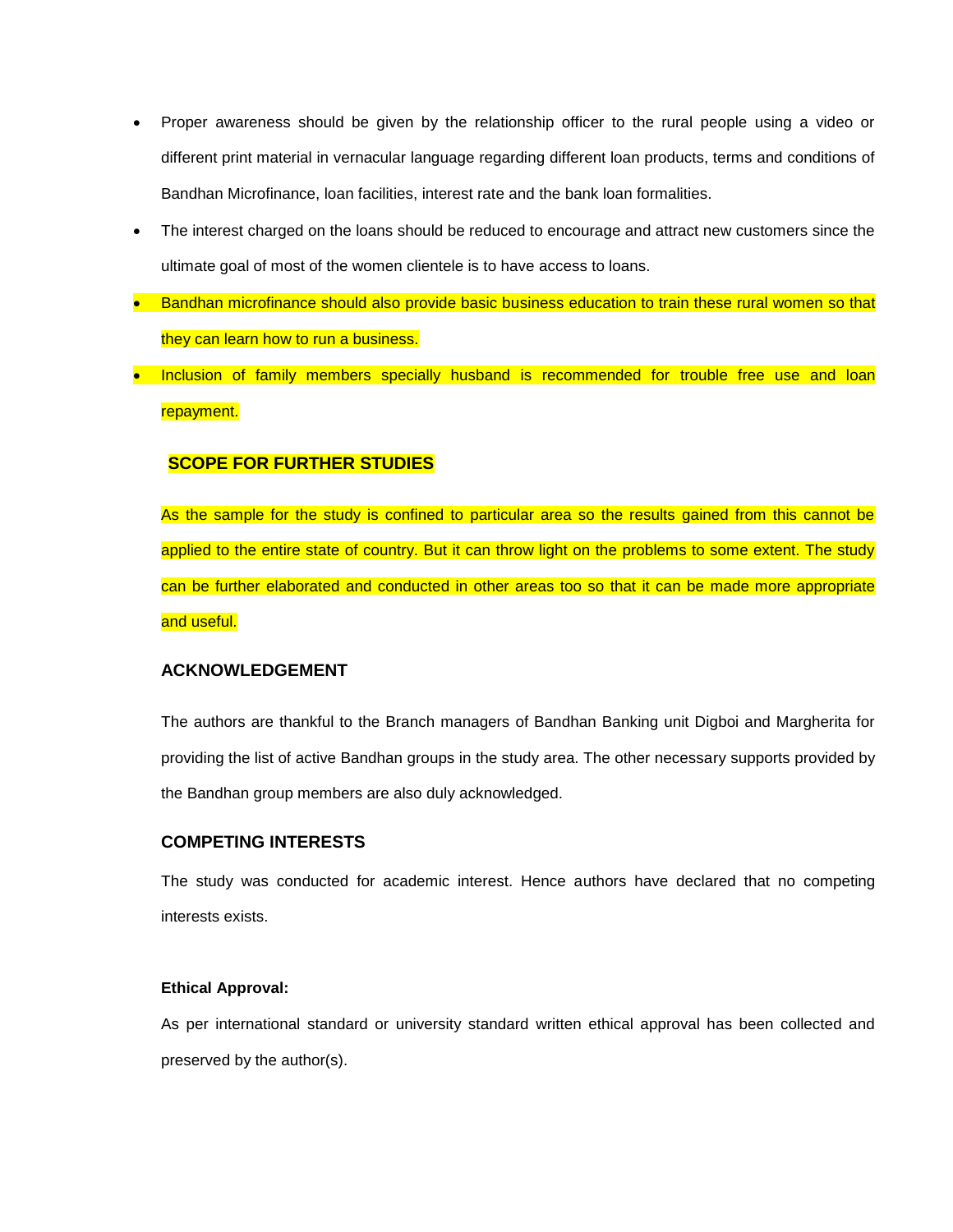#### **REFERENCES**

- 1. Manjoor, H. and Manders, J. (2009). Women Empowerment: Comparing concepts & Assessment Implications for microfinance. Commissioned by Oiko credit.
- 2. Pandey, P. (2009): "Micro-Finance" –A review of International Experiences"- a book p.387, Part-2, Published by Mittal Publication, New-Delhi.
- 3. Addai, B. (2017). Women empowerment through microfinance: Empirical evidence from Ghana. Journal of finance and accounting, **5**(1): 1-11.
- 4. Aesyo, K. and Bichanya, P. (2013). Credit utilization pattern of SHGs member. Rural India. International Journal of Applied Research, **20**: 46-57.
- 5. Kapila, M.; Singla, A. and Gupta, M. L. (2016). Impact of microcredit on women empowerment in India: An empirical study of Punjab state. Proceedings of the World Congress on Engineering, **2** (1 – 6).
- 6. Kaur, N. and Kaur, H. (2017). Microfinance and women empowerment. Vinimaya, **38**(3): 30-49.
- 7. Rana, P. (2015). Knowledge and utilization of rural credit by rural women. M.Sc thesis, Maharana Pratap University of Agriculture and Technology, Udaipur.
- 8. Samuel, J.; Kunnal, L.B. and Ashalatha, K. V. (2011). Impact of Microfinance on the upliftment of Rural Women–An Economic Analysis. Journal of Rural Development, **30**(2): 127-141.
- 9. Loomba, S. (2014). Role of microfinance in women empowerment in Ghaziabad, India. IJCIRAS Research Publication, **2**(5): 1- 9.
- 10. Kaur, N. and Kaur, H. (2017). Microfinance and women empowerment. Vinimaya, **38**(3): 30-49.
- 11. Addai, B. (2017). Women empowerment through microfinance: Empirical evidence from Ghana. Journal of finance and accounting, **5**(1): 1-11.
- 12. Sharma, T.; Singh, R. and Porwal, H. K. (2014). Impact of microfinance on the living standards, poverty alleviation and empowerment of the poor women in Delhi. International Journal of Research in Social Sciences, **4**(4): 95.
- 13. Rana, P. (2015). Knowledge and utilization of rural credit by rural women. M.Sc thesis, Maharana Pratap University of Agriculture and Technology, Udaipur.